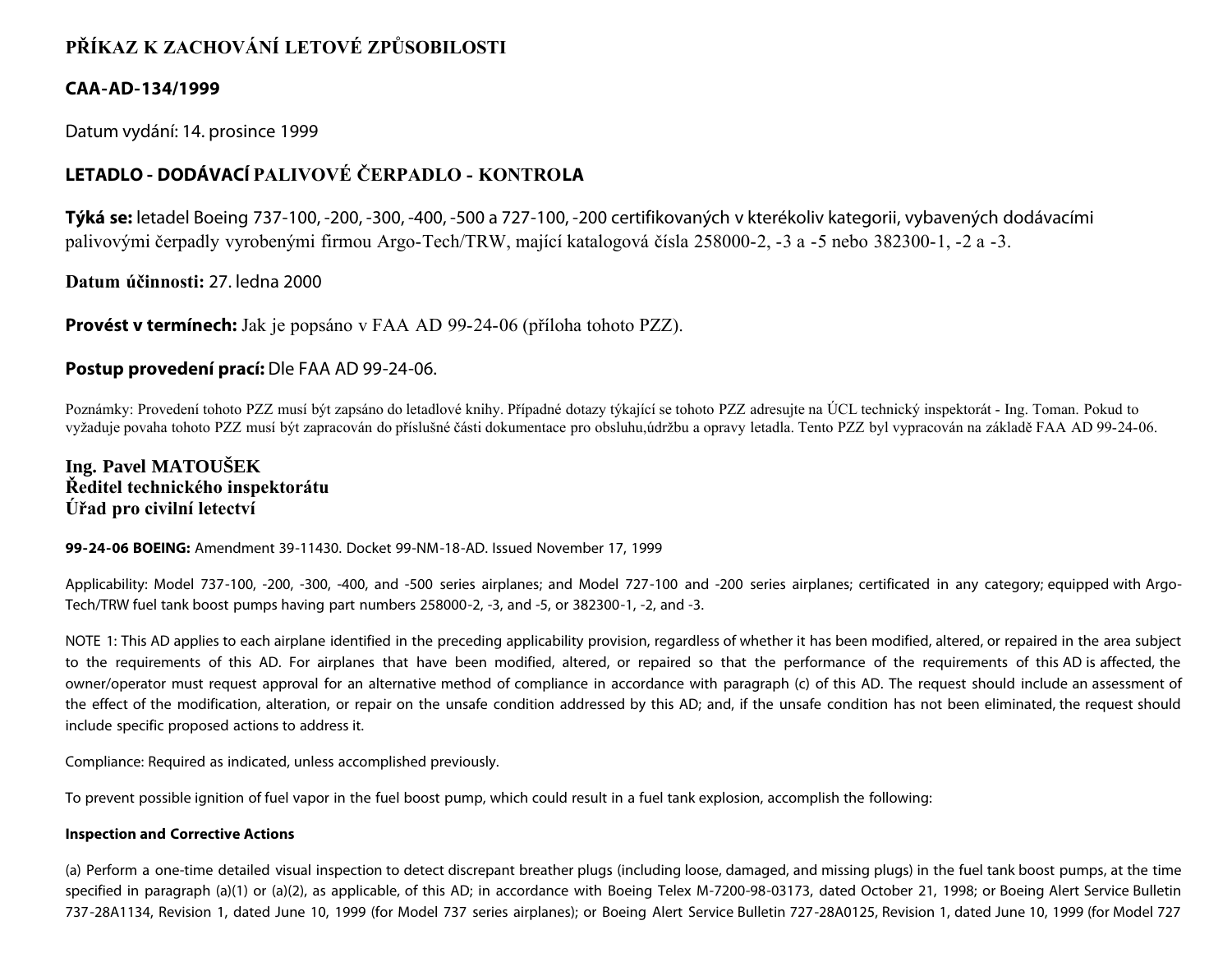series airplanes). If any discrepancy is detected, prior to further flight, either install a new breather plug in accordance with Temporary Revision (TR) No. 28-1 of the Argo-Tech Overhaul Manual, dated November 13, 1998, or the alert service bulletins; or replace the boost pump with a new or serviceable pump, in accordance with procedures specified in Section 28-22-41 of the Boeing 737 Airplane Maintenance Manual (AMM), or Section 28-22-21 of the Boeing 727 AMM, as applicable. After the effective date of this AD, only Section 28-22-41 of the Boeing 737 Airplane Maintenance Manual (AMM), dated May 1, 1999, or Section 28-22-21 of the Boeing 727 AMM, dated January 20, 1999, as applicable, shall be used for replacement of the boost pump.

(1) For center fuel tanks installed on Model 737 series airplanes, and for auxiliary fuel tanks installed on Model 727 and 737 series airplanes: Inspect within 6 months after the effective date of this AD.

(2) For main fuel tanks installed on Model 737 series airplanes, and for center and main fuel tanks installed on Model 727 series airplanes: Inspect within 12 months after the effective date of this AD.

NOTE 2: For the purposes of this AD, a detailed visual inspection is defined as: "An intensive visual examination of a specific structural area, system, installation, or assembly to detect damage, failure, or irregularity. Available lighting is normally supplemented with a direct source of good lighting at intensity deemed appropriate by the inspector. Inspection aids such as mirror, magnifying lenses, etc., may be used. Surface cleaning and elaborate access procedures may be required."

NOTE 3: For Argo-Tech/TRW fuel tank boost pumps, part numbers 258000-2, -3, and -5, and 382300-1, -2, and -3: Accomplishment of the actions specified in paragraph (a) of this AD, prior to the effective date of this AD, in accordance with Boeing Alert Service Bulletin 737-28A1134, dated February 23, 1999 (for Model 737 series airplanes), or Boeing Alert Service Bulletin 727-28A0125, dated February 23, 1999 (for Model 727 series airplanes), is acceptable for compliance with this AD.

### **Spares**

(b) As of the effective date of this AD, no person shall install on any airplane an Argo-Tech/TRW fuel tank boost pump having the part number 258000-2, -3, or -5; or 382300- 1, -2, or -3; unless that pump has been inspected and applicable corrective actions have been performed in accordance with the requirements of this AD.

### **Alternative Methods of Compliance**

(c) An alternative method of compliance or adjustment of the compliance time that provides an acceptable level of safety may be used if approved by the Manager, Seattle Aircraft Certification Office (ACO), FAA, Transport Airplane Directorate. Operators shall submit their requests through an appropriate FAA Principal Maintenance Inspector, who may add comments and then send it to the Manager, Seattle ACO.

NOTE 4: Information concerning the existence of approved alternative methods of compliance with this AD, if any, may be obtained from the Seattle ACO.

### **Special Flight Permits**

(d) Special flight permits may be issued in accordance with sections 21.197 and 21.199 of the Federal Aviation Regulations (14 CFR 21.197 and 21.199) to operate the airplane to a location where the requirements of this AD can be accomplished.

### **Incorporation by Reference**

(e) The inspection and installation shall be done in accordance with Boeing Telex M-7200-98-03173, dated October 21, 1998; Boeing Alert Service Bulletin 737-28A1134, Revision 1, dated June 10, 1999; Boeing Alert Service Bulletin 727-28A0125, Revision 1, dated June 10, 1999; or Temporary Revision No. 28-1 of the Argo-Tech Overhaul Manual, dated November 13, 1998; as applicable. This incorporation by reference was approved by the Director of the Federal Register in accordance with 5 U.S.C. 552(a) and 1 CFR part 51. Copies may be obtained from Boeing Commercial Airplane Group, P.O. Box 3707, Seattle, Washington 98124-2207. Copies may be inspected at the FAA, Transport Airplane Directorate, 1601 Lind Avenue, SW., Renton, Washington; or at the Office of the Federal Register, 800 North Capitol Street, NW., suite 700, Washington, DC.

(f) This amendment becomes effective on January 3, 2000.

FOR FURTHER INFORMATION CONTACT: